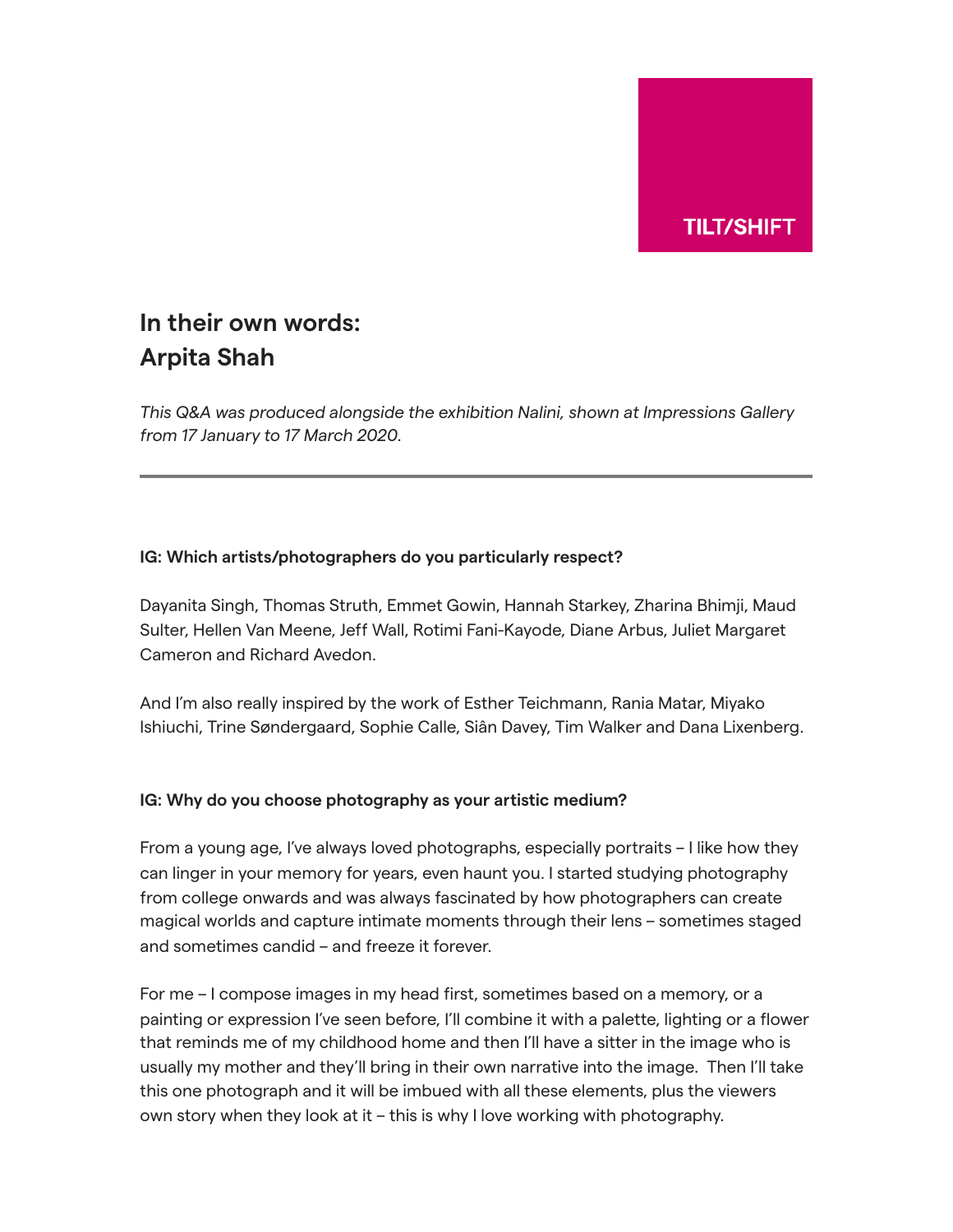#### **IG: What was the trigger for this project?**

As a photographer, I've always been really interested in exploring notions of home and belonging, this stems from my own experiences of growing up across India, Ireland and Saudi Arabia before settling in the U.K. I often explore these themes through the subject of the family, particularly focusing on intergenerational relationships between mothers and daughters. The family archive is also something I often draw from in my work, so *Nalini* in one sense felt like a very organic direction for me to go in.

However, thinking back at when I consciously decided to start the project, a few years ago I had just arrived to India with my mother, and my grandmother 'Nalini' was in a coma. We went to visit her in hospital and it was incredibly heart breaking. I felt this very heavy sadness, deep longing and regret. She was in a coma for almost three weeks, and when she finally woke I asked her if she remembers anything and if she could hear me talking to her and she said no *'I dreamt I was floating in the sea between Africa and India'* 

I think that's when I knew; I wanted to and needed to make work about her.

#### **IG: What are your main influences and how have they influenced your work?**

My father was an amateur photographer and he photographed my mother a lot during my childhood, he'd often photograph her reflection in the mirror, and her dressed in brightly coloured sarees standing next to trees and flowers in the all different places we lived and I think this really influenced me and the images I make of her.

In terms of photographers, when I was studying photography - it was photographers like Dayanita Singh, Thomas Struth, Emmet Gowin, Hannah Starkey, Zharina Bhimji, Maud Sulter, Hellen Van Meene, Jeff Wall, Rotimi Fani-Kayode, Diane Arbus, Juliet Margaret Cameron and Richard Avedon that took my breath away and still continue to do so.

Visually, my photographs also draw a lot from paintings, so artists like John William Waterhouse, Dante Gabriel Rossetti, Alan Ramsey, Raja Ravi Varma, William Merritt Chase and William Strang really influenced me in the way I compose my images and think about light. I also study Indian miniatures and Mughal era paintings that depict women in flora - so this also something I draw from.